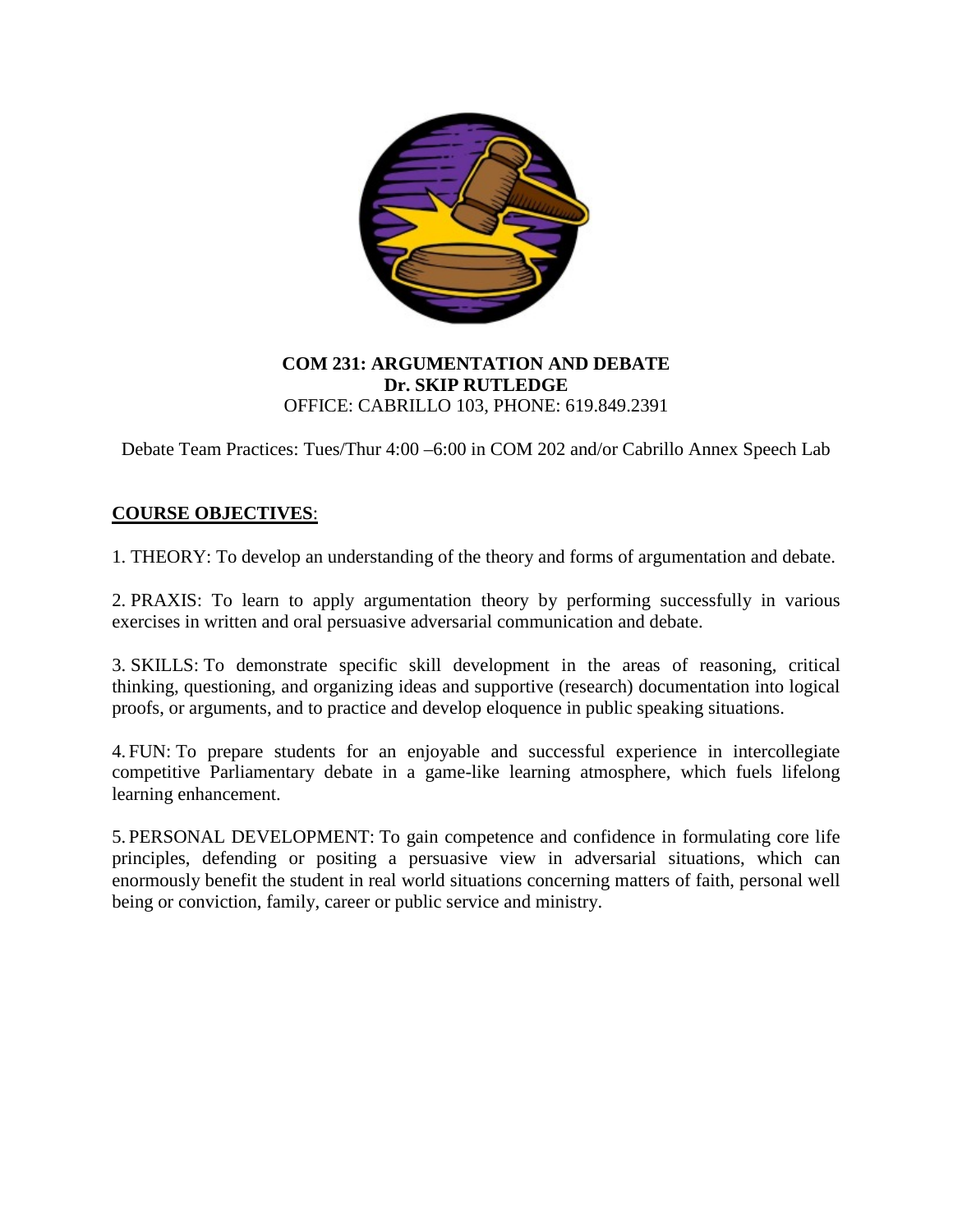### **COURSE PARADIGM:**

I have four strong foundational presuppositions for debate, aside from the conviction that all things are possible through Christ Jesus (which is not a bad fallback position for any challenging class by the way, feel free to cross apply it to other situations at no extra charge).

- 1.The first is that *Debate is a Game*. It is a fun game that teaches life enhancing skills; but at its core, it is still just a game. That means it is to be played with, experimented with, enjoyed, and practiced with a view towards how to improve one's mastery of the skill taught by the game. It is not something to be feared. You are not baring your insides to have strangers attack everything you hold dear. You are instead playing a role with an assigned objective. Win or lose, you simply play the game again, and try to improve on your old mark. Eventually, elsewhere you will better be able to advance causes you passionately believe in through the skills developed on this game.
- 2.The second belief is that *you can do this far better than you initially suspect.* The major limitations you will face will be those you place on yourself. If you are willing to go for it and commit yourself to winning and learning and growing, you will be amazed at how much you will learn and improve. My hope is that my belief in you will be contagious and you will believe more in yourself. The real key to being an effective debater, as with most other things in life, is that you have to believe in yourself first, before others will.
- 3.The third truth I have learned about participating in debate is that *learning to debate well can change your world and through you the world around you.* You will no longer look at the world or yourself the same way. Most people are just observers in life, not agents for change or improvement. You will learn to become a much better observer, which is a critical skill, and more importantly you will learn how to find what is wrong and find a way to make it better, both in the world around us and within yourself. This leap usually comes from analyzing the critical thinking and speaking skills you learned in the game, carefully and prayerfully assessing where they should be applied, and then applying them for the betterment of society.
- 4.The fourth principle may be the most important communication lesson you ever learn. As with all communication activities, you should *strive to be courteous and respectful at all times, putting yourself in the position of the others in the activity.* Be considerate of your partner, your opponents, the critic and the audience if any. Read Dale Carnegie's *How to Win Friends and Influence People*, or Tim Sanders' *The Likability Factor* for support and further suggestions on this important concept. Good communication begins with Respect.
	- Always **respect your partner**'s ideas and input. Never make your partner look bad or feel bad about themselves or their arguments. Not only is this poor form, but also it is counterproductive as it hurts your in round personal and team impression management. You may have a better way, or completely disagree with your partner, but find a way to do so respectfully.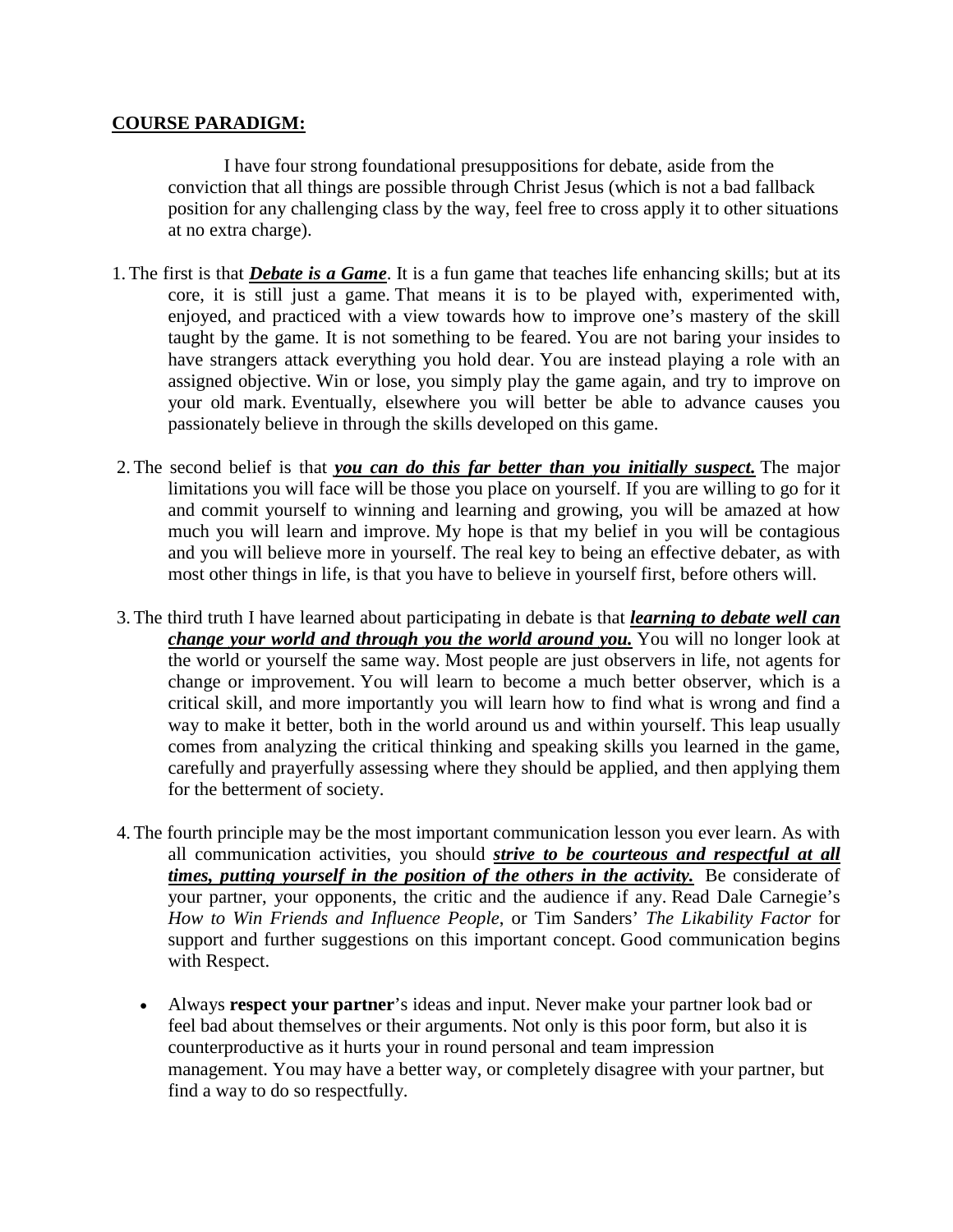- Always **be courteous to your opponents**. Deontologically, it is the right thing to do, but it also makes sense strategically. If they want to take the low road and get ugly or nasty, let them. Good critics love to favor the abused side not only from an instinctive "sticking up for the underdog" motivation, but more overtly to teach the other team better manners. In life and debate always try to understand what the opposition believes and why. Don't just assume that they are idiots because they disagree with you. Respect their reasons, then politely correct them, or if they are right - admit it and move on to the real point of contention (notice the strategic framing). You then become the reasonable **seeker of truth.**
- Also **be considerate of the critic** at all times. Most of the time these are bright, educated, over-worked underpaid people volunteering their time to help you learn important skills. Be appreciative of their sacrifice. Strive to make the round as easy to follow as possible. There are way too many arguments in most rounds. Filter it down to several BIG issues that favor your side of the resolution and show how they outweigh or subsume all other items. Try to be personable and entertaining as well as clear, compelling and logical. Be alert to the judge's reactions to all major arguments and respond accordingly. It is easy to respect the judges that vote for you, work on being respectful to those that drop you and be sure to politely find out how to do better next time.
- Finally, **be respectful of the audience**. Even if the audience is pulling for the other team, never alienate the audience. Instead use charm, humor and logic to guilt them into treating you and your arguments more fairly. Alert judges will see and appreciate your approach.

Good luck, God bless, learn a lot, and have fun.

#### **TEXTS**:

- Meany J, Shuster K. (2002). Art, Argument and Advocacy: Mastering Parliamentary Debate. IDEA Press.
- Argumentation and Debate Handbook, by Skip Rutledge (samples, handouts, briefs, assignments, and theory articles and papers written by the instructor). Material will be posted on E Class for easy and affordable access.
- One good daily newspaper such as the *San Diego Union Tribune*, the *L A Times*, the *New York Times*, The *Washington Post*, The *Christian Science Monitor*, etc. Electronic versions are fine, and less expensive. Pay particular attention to the front-page section and the opinions of the editors' pages, especially on Sundays.
- One comprehensive weekly news magazine such as Time, Newsweek, U.S. News and World Report. The Economist is the best for international stories.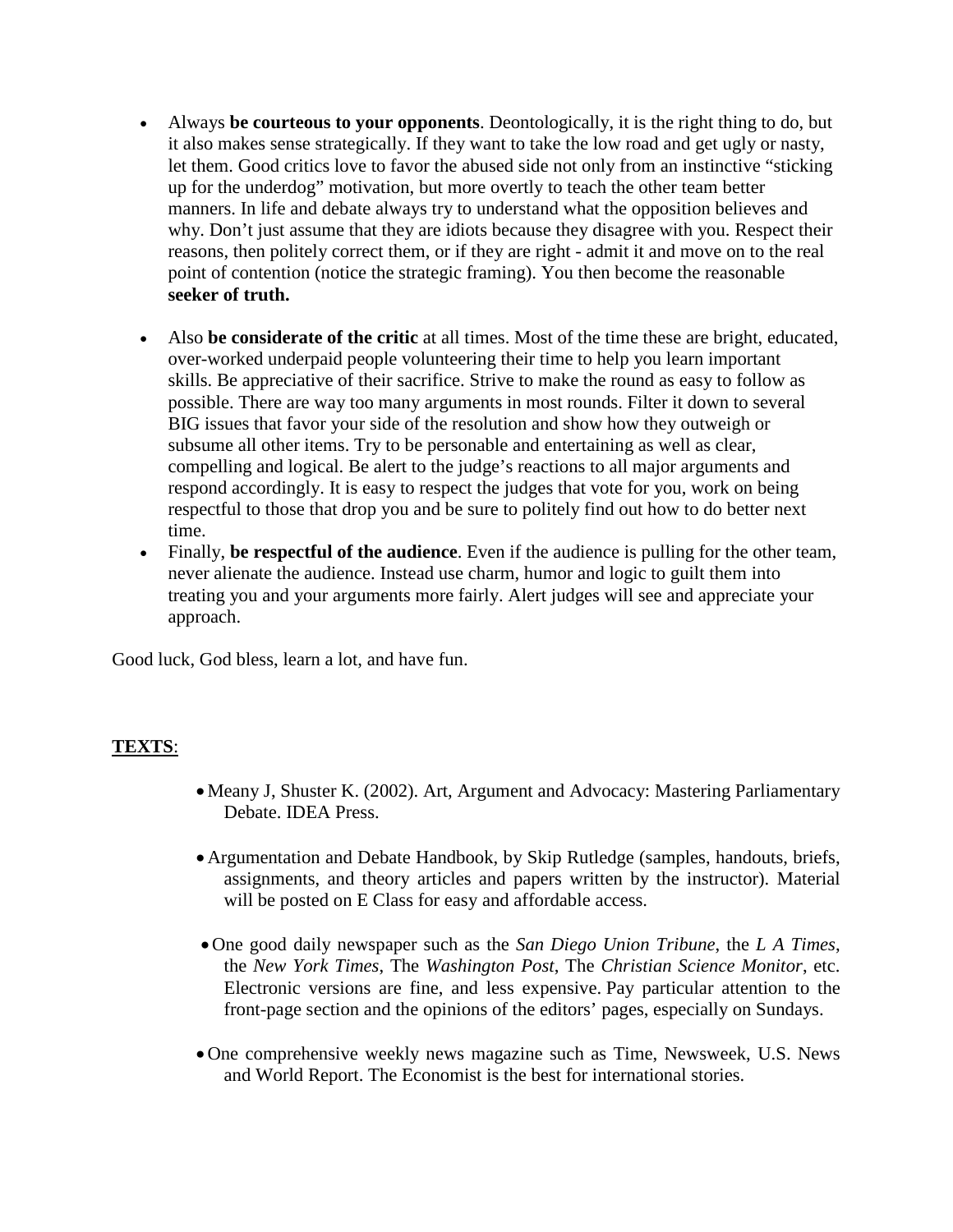### **CELL PHONE WARNING:**

Electronic interruptions and distractions in class are rude and unacceptable. You must turn all such devices off before entering the class. Any electronic interruption of class **or personal use of** mobile communication device will result in grade reductions – as it sends messages of disinterest and disengagement, when the objective of communication is engagement and interest. This warning also includes using laptops for catching up on e-mail, communicating with others, etc, anything beyond note taking or research purposes for this class.

# **PLAGIARISM & ETHICS**:

Your integrity and character are two of the truest measures of your worth. Status, money, power, fame, family, friends, looks, etc. can all be misleading and fleeting indicators of who you are at best, and can be taken away by outside forces in a blink of an eye. Only you can truly diminish your own character and integrity, as it is what you are when no one else is looking. Guard this jealously. What you are truly worth is entirely up to you. Please debate with integrity and high ethical standards.

Assuming credit for another's work without providing complete and accurate references is strictly prohibited. If this occurs, the offending student(s) will fail the assignment and probably the class. A recommendation to suspend or expel the student may also be forwarded to the Provost. Ignorance is no defense. Ask ahead of time if you have questions. Plagiarism is considered one of the worst possible offenses in most colleges and universities. That is especially true in a university attempting to promote Christian ideals. Fabricating or falsifying evidence to support your view or claim is even worse. Lying is unacceptable, even in this game-like environment of debate. I have heard and seen individuals that seem to believe that lying or cheating on small things is acceptable because the issue is so small, like stealing a newspaper or sneaking into a second movie. Have you considered that it is not the cost of the paper or the movie that we are discussing but instead the worth of your character or integrity? Don't place too small a cost on that please. I won't.

## **CURRENT EVENT AWARENESS:**

Students will be required and expected to keep up with the daily news of local, national and international importance. Not only is this a hallmark of a well educated person it is critically important in order to faithfully uphold one's citizenship responsibilities in a democracy. What good is the right to vote when votes are based on ignorance? It is not enough to simply know the big picture or even the big details. You should dig for opposing views and try to analyze issues at a deeper level. Expect quizzes and debates to include questions on these current events. Especially, know your leaders, both nationally and internationally. Who currently holds cabinet positions? Who are the foreign heads of states, etc? One other advance warning, know your U.S. Constitution! Read it. Learn it. Love it. And yes, it could be on the test.  $\circledcirc$  Finally, for those of you that know and respect the power of prayer, please *pray for your leaders*  daily. Awareness of specific issues and particular leaders can allow for a more focused and effective prayer life, and will hopefully result in better policy.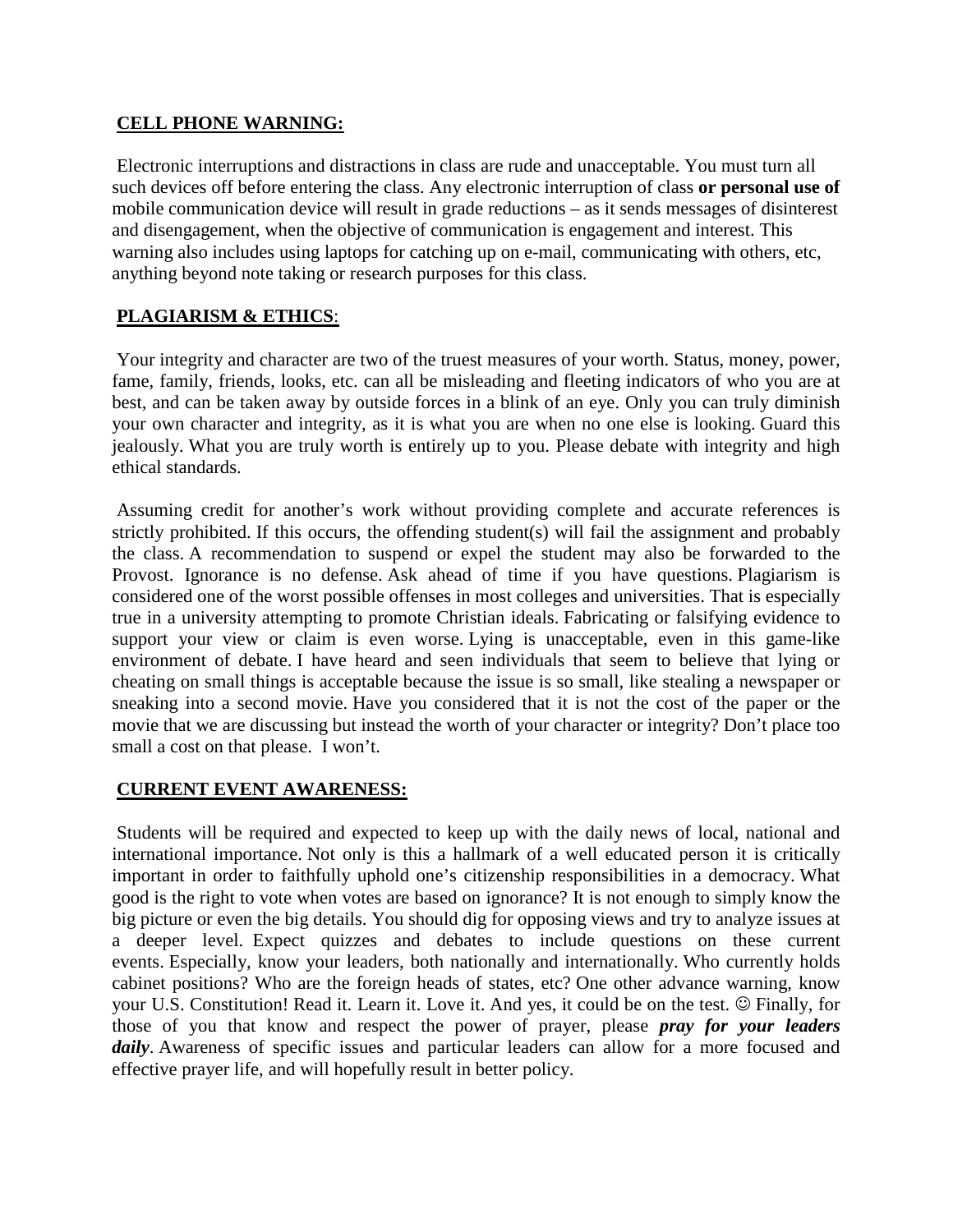## **GRADING POLICY**:

Grade points will be awarded for each assignment as listed below. Grade points will also be awarded for attendance, class participation, and tests as follows:

- 1. Tests and Quizzes 200
- 2. Assignments 300

TOTAL POSSIBLE GRADE POINTS 500

To receive an "A" or a "B" grade, a student must satisfactorily complete every assignment, meaning that even if your points suggest an A is earned if you did not satisfactorily complete an assignment, the best you can earn is a "C+". The grading scale is demonstrated here for the "B" range: 80-81 % = B-, 82 – 87% equals a B, 88-89% = B+. Cross apply scale to the 90s for "A"s, 70s for "C"s, etc. .

#### **ASSIGNMENTS**:

#### A. **WRITTEN**: POSSIBLE POINTS

| 1. Government Brief & Affirmative Case  | 100 |
|-----------------------------------------|-----|
| 2. Opposition or Negative briefs        | 100 |
| <b>B. ORAL</b>                          |     |
| 1. In Class Debates                     | 50  |
| 2. Compete in 2 Debate Tournaments      | 50  |
| <b>TOTAL POSSIBLE ASSIGNMENT POINTS</b> | 300 |
| Exam Points Possible                    | 200 |
| 1. Midterm $(100)$                      |     |

2. Final - Oral and Written (100)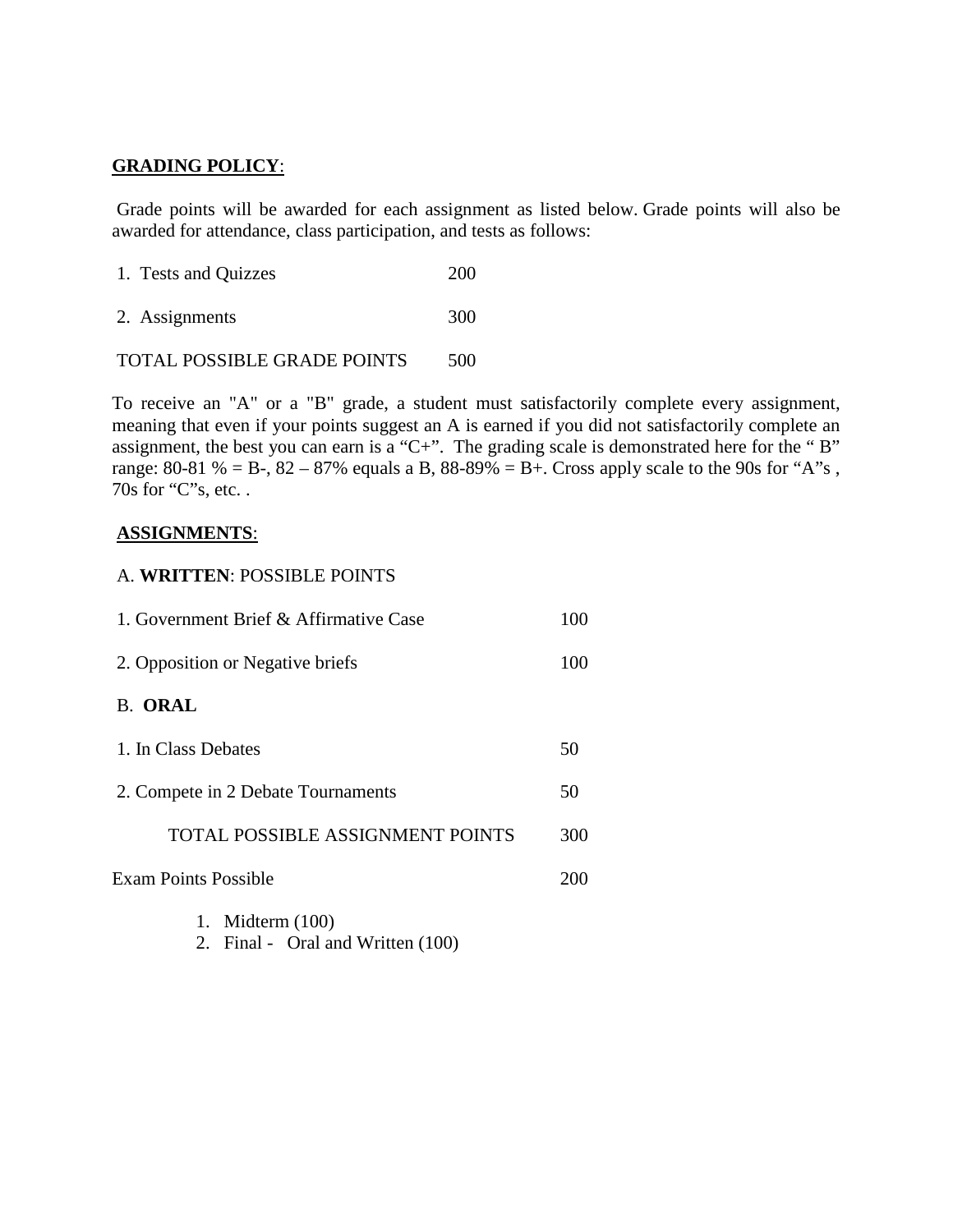#### **BRIEFS:**

Each person will be responsible for researching, constructing and submitting two well-crafted briefs on the negative side of a resolution, and an affirmative case surrounding one of various current event issues. You will select these issues in class based on which current events you are most interested in learning more about. You will with the approval of the instructor select a resolution, and research arguments for and against that resolution. Your research will begin as concept briefs with different quotations from various expert sources supporting pertinent arguments. These arguments will be developed into two negative briefs (including at least one disadvantage and either a harm mitigation brief, or a counterplan or critique brief), and one affirmative case per person. The points per assignment are shown above.

#### **TESTS**:

A midterm and final exam will also be given, consistent with class schedules. Please also be prepared for periodic (though not necessarily pre-announced) quizzes covering the assigned reading and material covered in class, and current events. Your in-class debates will be open note, open computer during the preparation time, so feel free to access whatever material you have accumulated for your practices.

#### **ATTENDANCE POLICY**:

Snooze - ya lose! Success in this class requires strong attendance, engagement and attention. Excused absences include only: A) Provost's approved college activities, and B) written Doctor's excuse for emergencies. This is a performance-oriented class. Practice debates must start at the very beginning of class. Tardy entries and early departures create rude disturbances that may negatively impact your classmates' concentration and your grade. Please be considerate and arrive a bit early. Three tardies = 1 absence. **Excessive absences (beyond 2 class periods) will result in lowered grades. Missing four classes is grounds for failure.** Please do not assume that medical appointments, job issues, interviews, or family commitments, or even friends that need your help are excused absences. They are just absences. Bathroom breaks and water cooler appointments are on your time, not class time. Thanks.

#### **DUE DATES AND DEADLINES**:

Written assignments missed due to an excused absence must be made up by the following class. Missed written assignments due to unexcused absences may be turned in up to 1 class late for half credit. Oral assignments will be made up on a time available basis only (with no guarantees that time will be available. If it is not, the assignment will be awarded a grade of F). **Don't even think of missing a practice debate.** This negatively impacts 3-5 other grades and throws an entire class session off and cannot be condoned!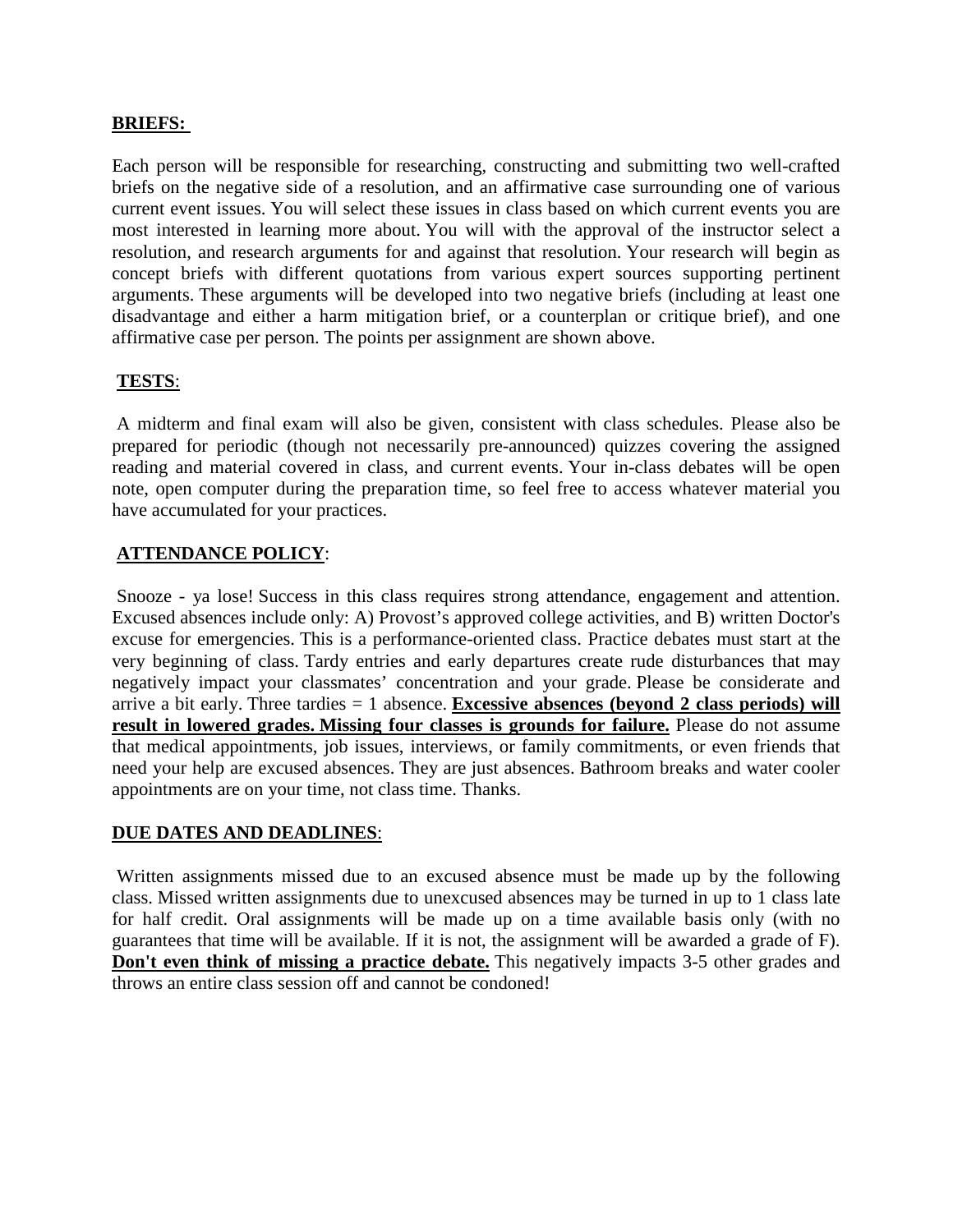## **TOURNAMENT PARTICIPATION**:

One of the most exciting and unique challenges, opportunities and requirements of this course is that each student is required to participate in two intercollegiate tournaments during the semester. The purpose is to allow the students to enjoy using and testing the skills they have developed in class within the ultimate crucible of learning, the real world. Remember a few important items to help reduce the anxiety level.

- •*First,* you will usually be in a Novice Division of other beginners like yourself.
- *Second*, your grade is participation based, not performance based. As long as you compete and seriously try, you receive 100% of the possible grade points for the tournament assignment. You can lose all 10 rounds (for the two tournaments combined and still receive an A+ for this part of the grade.
- *Third*, it is a lot of fun (remember that debate is a game, an educational game).
- **Fourth**, and finally, you will learn so much more from really participating than you could ever learn just from reading about it. It seems for some that the course really first begins at that first tournament, as that is when the lessons start to make sense and seem more significant.

The whole class will be expected to compete in two different tournaments. The one day Tournament at Grossmont College in mid November is a good one for all to participate at. It is the closest, is affordable, and is held at the best time. The class debaters will be responsible for entry fees and judging fees for the second tournament, but the team will try to help with the fees for Grossmont. Entry fees range from \$30 to \$100 dollars a team depending on the tournament (Grossmont has been \$30 per team), and judges run from \$50-100 per tournament. We will try to help locate judging for the Grossmont tournament from our alumni to minimize these fees. But it is doubtful we can find enough to cover all the teams. Should either of these tournament dates not work with your schedule it may be possible for you to attend another tournament, but all related expenses would be born by you individually (for away tournaments remember this includes lodging, meals, and transportation as well as entry fees and judges. There is a free warm up tournament at El Camino College in September, and another free one at Irvine Valley College in October, and PLNU may even add another event. For attending more than the required two tournaments, you can earn you extra credit for the class.

## **DEBATE TEAM INVOLVEMENT:**

PLNU has an intercollegiate debate team that meets and practices twice weekly (T/R 4:00 to 6:00) and competes against other colleges and universities on weekends. Debaters from the class are encouraged to consider joining this team at any point in the semester, but the sooner you decide the better it is, and the easier you will find it. A major part of our school's success (winner of multiple National Championship titles) through the years comes from members of this class with no previous experience. Even if you are not interested in joining the team you are welcome to come and watch the meetings and the practice debates. This should help the concepts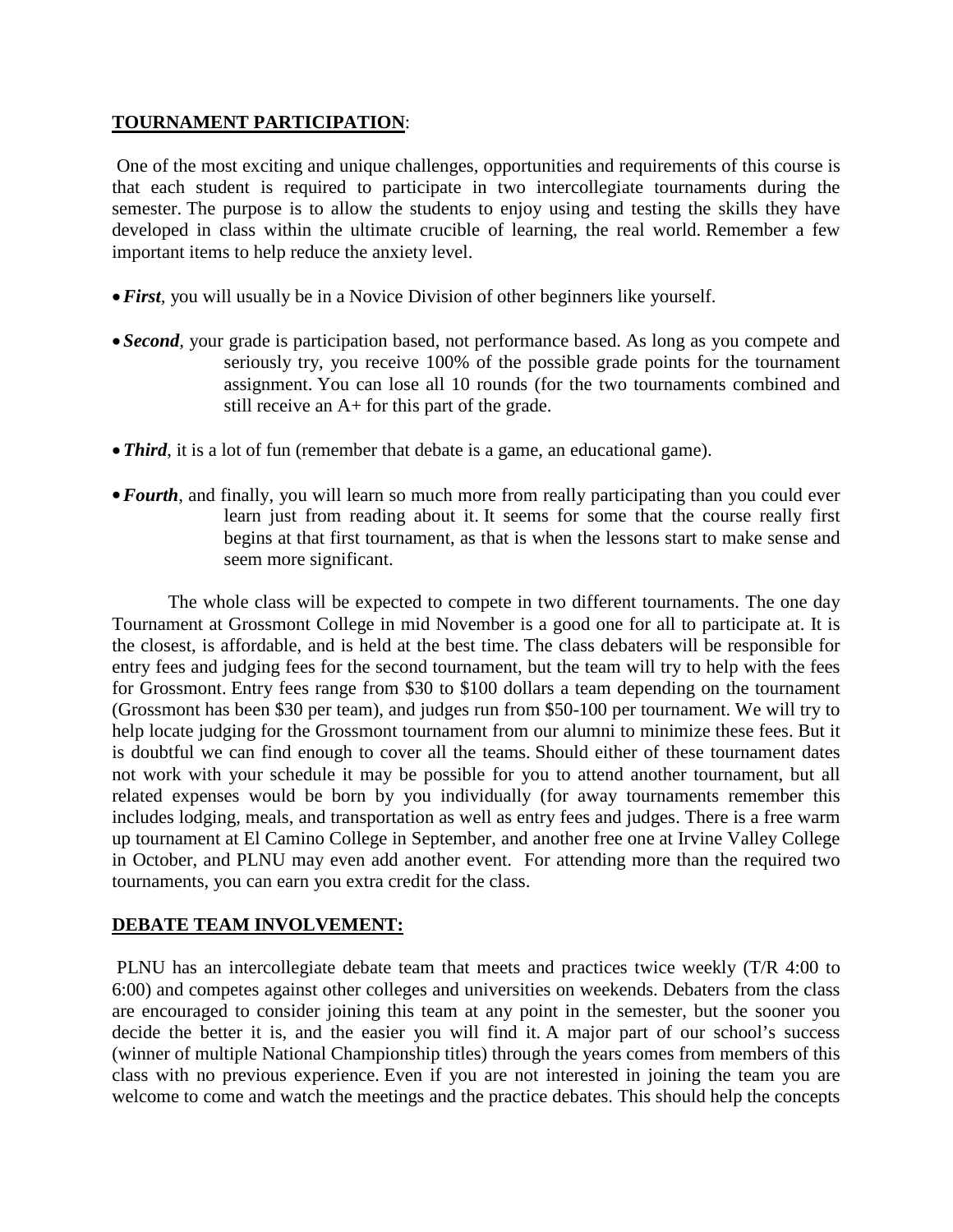to make sense, just through seeing them practiced over and over again. The more rounds you see the easier it is to debate. The more rounds you debate the better you become. Familiarity breeds understanding which enables success.

You should never feel, though, that by not being on the team you are hurting your chances to do well in this class. The course is designed with the assumption that everyone can earn a strong grade without doing anything other than class assignments (those must obviously be done very well for top grades). It is true that typically about a third of the class chooses to be on the team and that through all this extra work - above and beyond class requirements - they polish and perfect class relevant skills that allow them to exceed normal class standards. However, this does not mean that non-team members cannot also do very well; many do. The important thing to remember, as you should with any performance assignment, is that practice makes perfect. The unique difficulty with debate is that practicing alone is very difficult. Whether you join the team or not, partner up with other class members to practice periodically. The class size is too large to allow everyone to practice in class each day.

Note: The most important thing to get used to in the game of debate is flowing, the systematic system of note taking. Good flowing skills are essential to keep your thoughts and arguments organized, to respond to your opponent's points, and to leave a good impression with the critic. Watch as many rounds as you can, and flow every round you watch. Also, watch with the idea in mind that you are the judge. Who do you vote for and why? The more you flow and judge, the easier it is for you to then debate with the flow and the judge's decision in mind. You organize your attack or defense and you weigh issues for the critic, explaining why your arguments outweigh their arguments. That is good debating. Practice flowing lectures, the news, songs, standup comedy, whatever. . .

# **Some Tournament Tips**

1. Dress for success. Professional attire. First impressions are very important.

2. Watch as many practice debates as you can before competing. If possible, even watch actual rounds at a tournament. Always flow when watching a debate round.

3. Practice a couple of times on both sides before competing in a tournament.

4. Plan on arriving an hour early to the campus. Assume it will be hard to find where to park, to meet the team, and to debate. Allow yourself time to get lost, find us, & relax.

5. Bring some money for meals. We often go out to a restaurant after the tournament to compare experiences, and swap war stories.

6. Relax and have fun. It is a game and you are interacting with other beginners. You get an A+ on the assignment for just competing seriously and trying your best. To help relaxation, forget my ill-timed comment on the war analogy above.  $\odot$